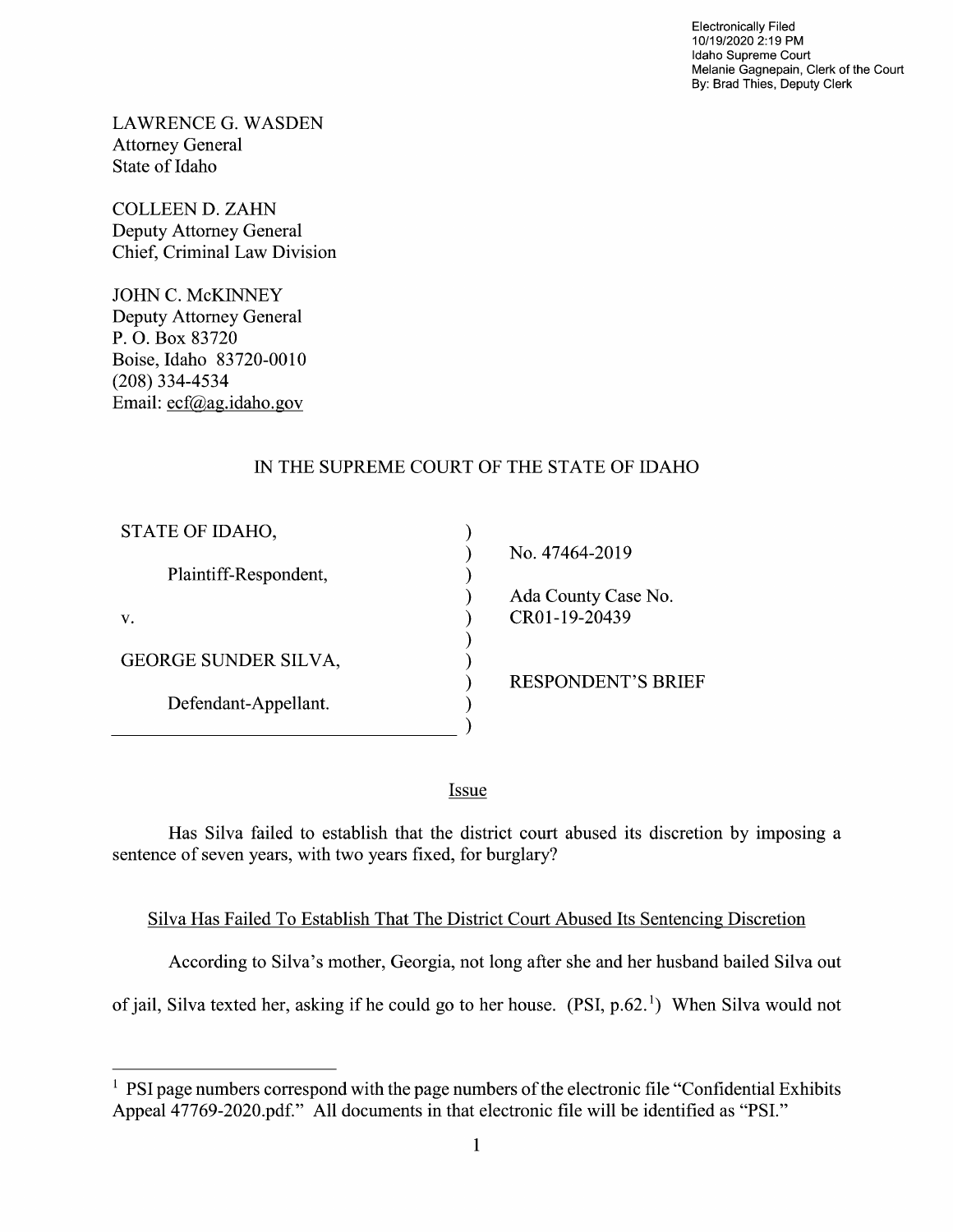tell Georgia why he wanted to go to her house, she "was concerned he was going to ask for money 0r t0 move back in." (Id.) While Georgia watched her driveway from her bedroom, Silva drove his truck into the driveway and went to the front door and knocked. (Id.) Georgia heard the knocking, but "decided to not answer the door because [Silva] had acted crazy in the past." (Id.) Georgia then heard "a loud crash of glass breaking," so she ran out the back door and went to her neighbor's house, fearful that Silva was looking for her. (Id.)

Ada County Deputy Sheriff Brandon Austin drove to the scene in response to Georgia's police call. On his way, Deputy Austin saw a truck matching Georgia's description of Silva's truck, and, With the assistance 0f another officer in separate patrol car, attempted to stop him. (PSI, pp.3, 61 .) However, Silva ignored the patrol car's emergency lights, and drove away. (PSI, p.61.) The officers chased Silva in their patrol cars, and were able to block his truck and take him into custody. (Id.) Deputy Austin met Georgia at her house and they noticed there were "several baby gates [that] had been knocked down[,] a doll house had been damaged down the hallway, spreading broken pieces from one end of the house to the other.  $\vert \cdot \vert$ " and a DVD player had been taken from the living room. (PSI, p.62.) Deputy Austin found a  $6"$  x 4" rock laying on the floor and shattered glass entry door. (Id.)

The state charged Silva with burglary, petit theft, eluding a peace officer, and malicious injury to property. (R., pp.29-30.) Pursuant to a plea agreement, Silva pled guilty to burglary and the remaining charges were dismissed.  $(R, pp.42-43; \underline{see}$  generally  $Tr, p.4, L.1 - p.18, L.7.)$  The district court imposed a sentence 0f seven years, with two years fixed, for burglary. (R., pp.46- 48.) The court denied Silva's Rule 35 Motion for Reduction of Sentence. (R., pp.53, 58-59.) Silva filed a timely notice of appeal from the Judgment and Commitment.  $(R., pp.49-51.)$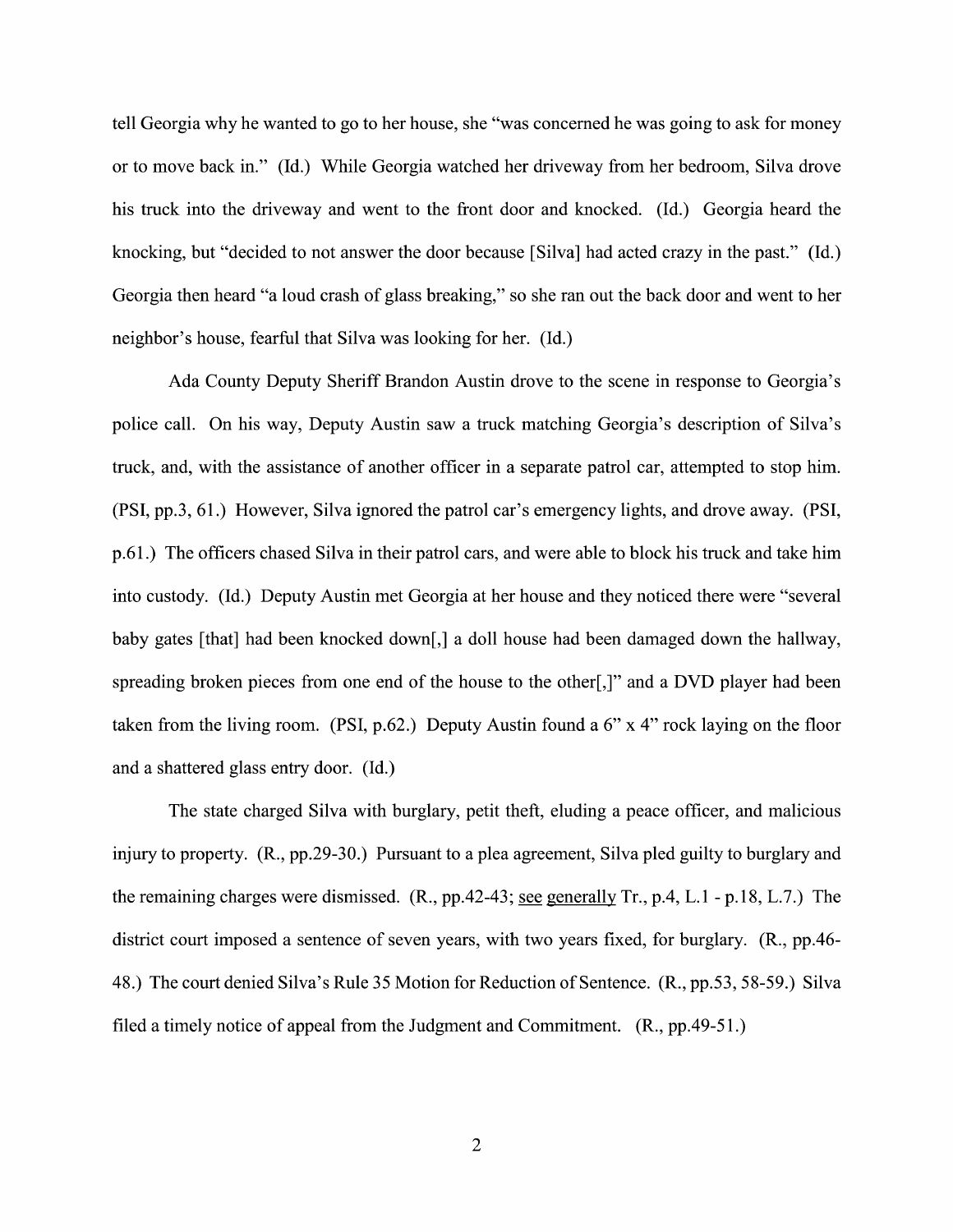Silva asserts his sentence for burglary is excessive in light of his need to stay on medication for bipolar disorder, his acceptance 0f responsibility, his remorse for frightening his mother, the support of his family, and because "this was an isolated family incident." (Appellant's brief, pp.3-4.) The record supports the sentence imposed.

When evaluating whether a sentence is excessive, the court considers the entire length of the sentence under an abuse 0f discretion standard. State V. McIntosh, 160 Idaho 1, 8, 368 P.3d 621, 628 (2016); State V. Stevens, 146 Idaho 139, 148, 191 P.3d 217, 226 (2008). It is presumed that the fixed portion of the sentence will be the defendant's probable term of confinement. State v. Oliver, 144 Idaho 722, 726, 170 P.3d 687, 391 (2007). Where a sentence is within statutory limits, the appellant bears the burden of demonstrating that it is a clear abuse of discretion. McIntosh, 160 Idaho at 8, 368 P.3d at 628 (citations omitted). To carry this burden the appellant must show the sentence is excessive under any reasonable view of the facts. Id.

"A sentence of confinement is reasonable if it appears at the time of sentencing that confinement is necessary 'to accomplish the primary objective of protecting society and to achieve any or all of the related goals of deterrence, rehabilitation, or retribution applicable to the given case." Id. (quoting State v. Toohill, 103 Idaho 565, 568, 650 P.2d 707, 710 (Ct. App. 1982)). The district court has the discretion to weigh those objectives and give them differing weights when deciding upon the sentence. Id. at 9, 368 P.3d at 629; State v. Moore, 131 Idaho 814, 825, 965 P.2d 174, 185 (1998) (court did not abuse its discretion in concluding that the objectives 0f punishment, deterrence and protection of society outweighed the need for rehabilitation). "In deference to the trial judge, this Court will not substitute its view of a reasonable sentence where reasonable minds might differ." McIntosh, 160 Idaho at 8, 368 P.3d at 628 (quoting Stevens, 146 Idaho at 148-49, 191 P.3d at 226-27). Furthermore, "[a] sentence fixed Within the limits prescribed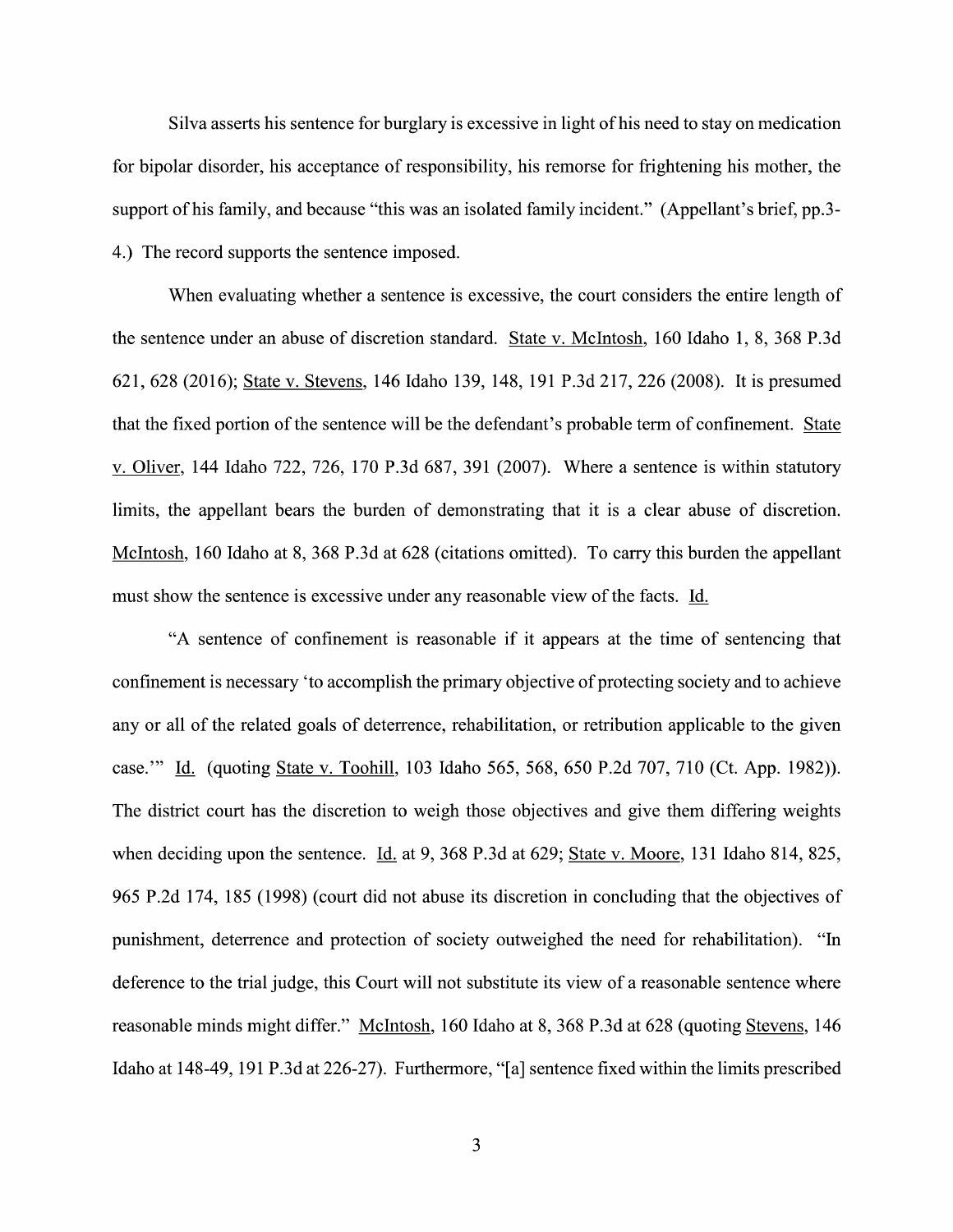by the statute will ordinarily not be considered an abuse of discretion by the trial court." Id. (quoting State V. Nice, 103 Idaho 89, 90, 645 P.2d 323, 324 (1982)).

The maximum prison sentence for burglary is 10 years. I.C.  $\S$  18-1403. The district court imposed a sentence of seven years, with two years fixed, which falls within the statutory guidelines. (R., pp.46-48.) Furthermore, Silva's sentence is appropriate in light of the offense and the continued danger he presents to the community.

This is Silva's fourth adult felony conviction. He was convicted of felony injury to a child in 2005. (PSI, p.4.) According to a Forensic Neuropsychological Examination conducted by Dr. Craig Beaver in 2013, Silva reported that "[h]e had siX-month-old daughter Who was not breathing right." (PSI, p.1 15.) When he took her to the hospital, it was found that she had fractured ribs  $-$  Silva admitted to Dr. Beaver that "he had fractured the ribs[,]" noting that both he and the mother "had some anger issues." (Id.) In 2013, Silva was convicted of aggravated assault (with a deadly weapon or instrument)) and possession of a controlled substance with intent to deliver. (PSI, pp.5-6.) According to a 2013 Presentence Report, when a door-to-door salesman knocked on the door of Silva's house, Silva answered and ""immediately' pointed a pistol at [the salesman's] head[,]" yelling and cursing at him. (PSI,  $p.67$ .) When the salesman began to walk away, Silva "grabbed him by his jacket, spun him around, and pointed the gun at him again." (Id.) Silva went back into his house when the salesman's co-worker came around the corner of the driveway." (Id.) According to the current Presentence Report, in addition to Silva's adult felony convictions, he was convicted of malicious injury to property (misdemeanor) as a juvenile in 2003, possession of a controlled substance as a juvenile in 2004, and driving under the influence in 2019. (PSI, pp.4-6.) In sum, Silva has a significant criminal history, which includes two crimes of Violence.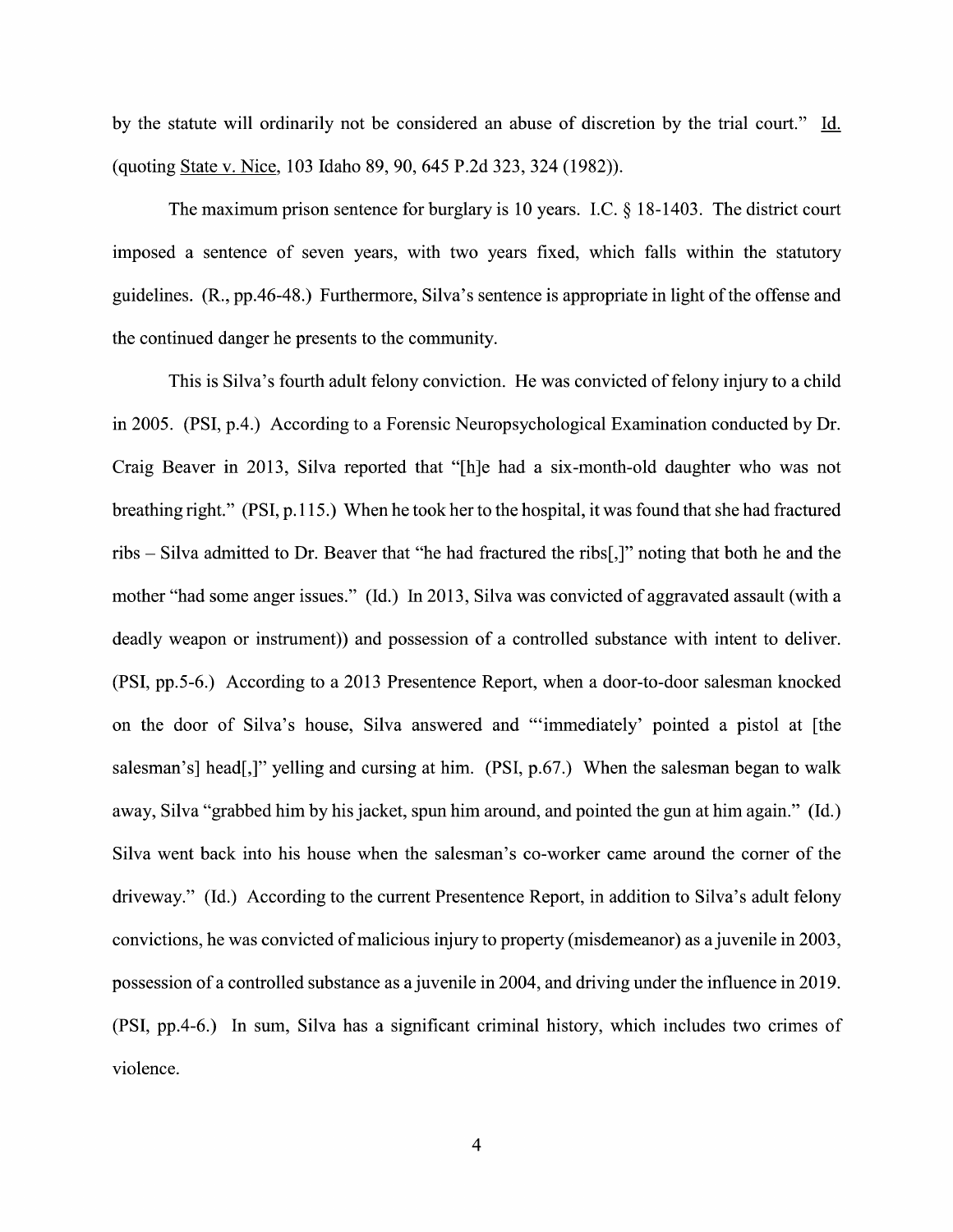On appeal, Silva adopts his trial counsel's argument, asserting that his criminality is directly related to whether he stays on his medication for bipolar disorder. (Appellant's brief, p.3.) The district court acknowledged that dynamic, explaining that Silva suffers from bipolar disorder, some borderline personality features, and some executive functioning deficits, and "[w]hen he is off his medications, he has a tendency to hallucinate and unfortunately has a tendency to go off against people and present serious risk of harm to others." (Tr., p.35, L.18 – p.36, L.3.) Silva further contends he would be more likely to take his medications if placed on probation, stating, "Mr. Silva's need to stay on medication is simply not going to be addressed through a period of prison. There's no real incentive or motivation for Mr. Silva to take mental health medications. There is really not a mechanism for the average folks to have to be required to take those." (Appellant's brief, p.3 (quoting Tr., p.30, Ls.17-24).)

Apart from Silva's unsupported assertion that his bipolar condition "is simply not going to be addressed through a period of prison," the district court determined that the need to protect society, combined with Silva's lack of interest in receiving treatment, necessitated his imprisonment. The court explained.

Going all the way back, there are consistent strains of severe anger problems all through this record. They [sic] are also consistent threads 0f substance abuse and an unwillingness to stay on the medications that are helpful to him.

 $\cdots$ 

... The problem is when he is off his medications, he is really violent towards others.

There are serious concerns about him and the anger problems that he is [sic] consistently had through many, many years of being in the court system. And I think he presents as [a] serious risk to the public.

 $\ldots$  .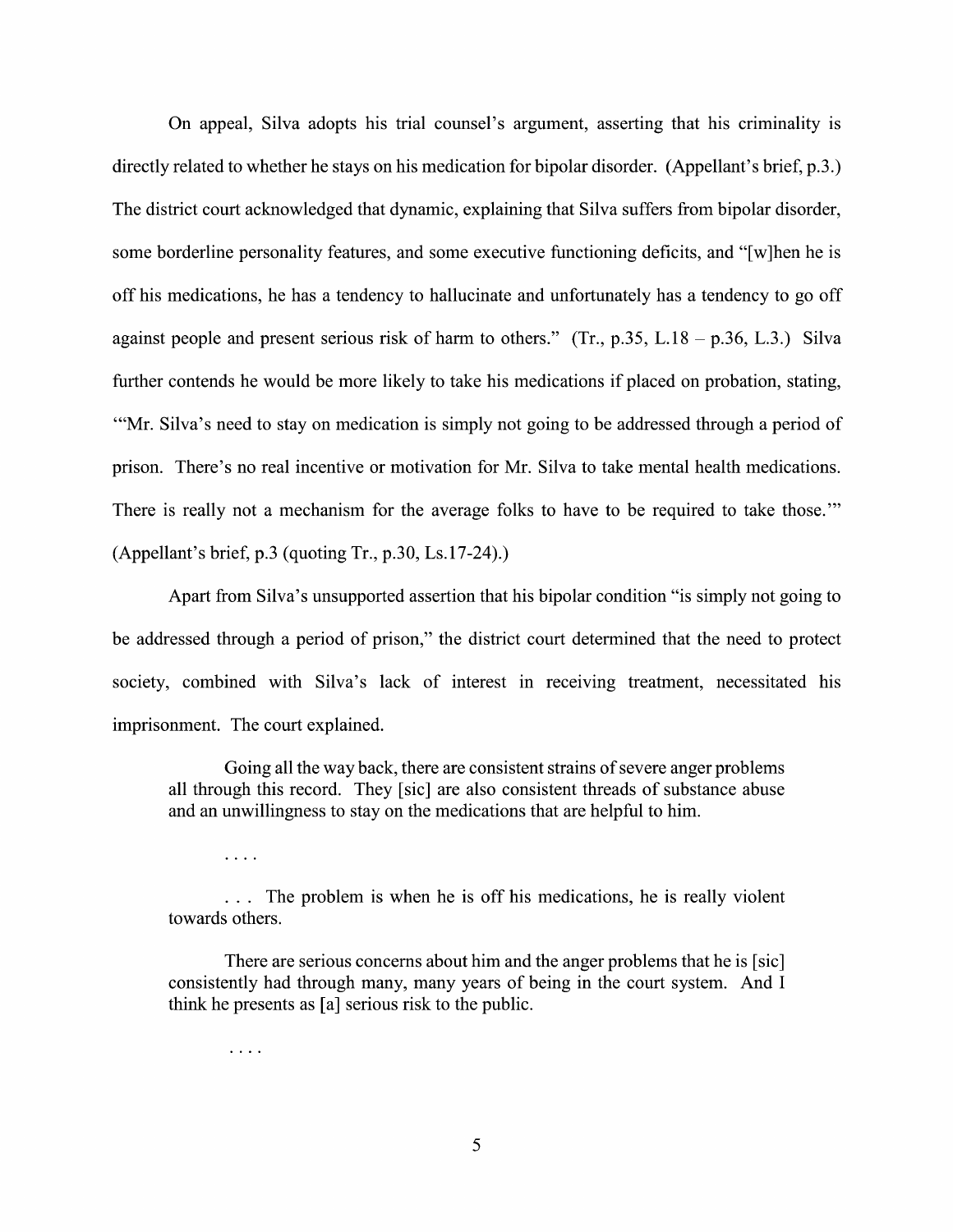$[T]$ he problem for me is that I have a significant improvement pattern of somebody Who is assaultive and Violent towards other people when he is not on his medications who also has a proven and unfortunately established pattern of not staying on his medications.

So What would help him reduce his risk is something he is not Willing to  $do<sub>1</sub><sup>[2]</sup>$  and that is of concern to me because I can't see a practical way how we can manage this same [sic] way in the community. And sometimes What it comes down to is I don't see any practical method to monitor this in the community in a way that keeps people safe.

I'm willing to try things, but not at the risk of the safety to other people because physical safety, safety in your own home, freedom from violence, those are essential needs and rights frankly that everybody has is t0 be free from threats.

So I do  $-$  I think the presentence investigator is correct. This is going to have to be addressed in a control environment.

 $(Tr, p.36, L.4 - p.39, L.11.)$  The court reasonably focused on the primary sentencing consideration

- protecting society - in determining that Silva should address his mental health issues in a

controlled environment before going back into the community.<sup>3</sup>

<sup>&</sup>lt;sup>2</sup> According to his GAIN-1 Recommendation and Referral Summary (G-RRS), the evaluator discussed "current emotional, behavioral, 0r cognitive problems" with Silva "to review the need for mental health services, barriers to accessing them, and any accommodations needed to participate in treatment." (PSI, p.22.) "Silva's responses indicate no/minimal motivation for treatment, which suggests that motivational problems are ofhigh clinical significance for treatment planning, and moderate barriers/peer resistance to treatment." (PSI, p.22.) Under the heading "psychosocial risk factors," the evaluator stated that Silva's "responses indicate no/minimal motivation for treatment." (PSI, p.30.)

<sup>&</sup>lt;sup>3</sup> Silva's LSI-R ("Level of Service Inventory-Revised") evaluation rated him as a "moderate risk" to reoffend. (PSI, p.13.) The presentence investigator concluded:

Based on the findings of this investigation, Mr. Silva may benefit from continued treatment and program opportunities in a controlled environment. It is of treatment and program opportunities in a controlled environment. significant concern he does not see his actions as harmful or wrong since the victim is his mother. Furthermore, it does not appear he has applied any lessons learned from his previous term of IDOC probation supervision.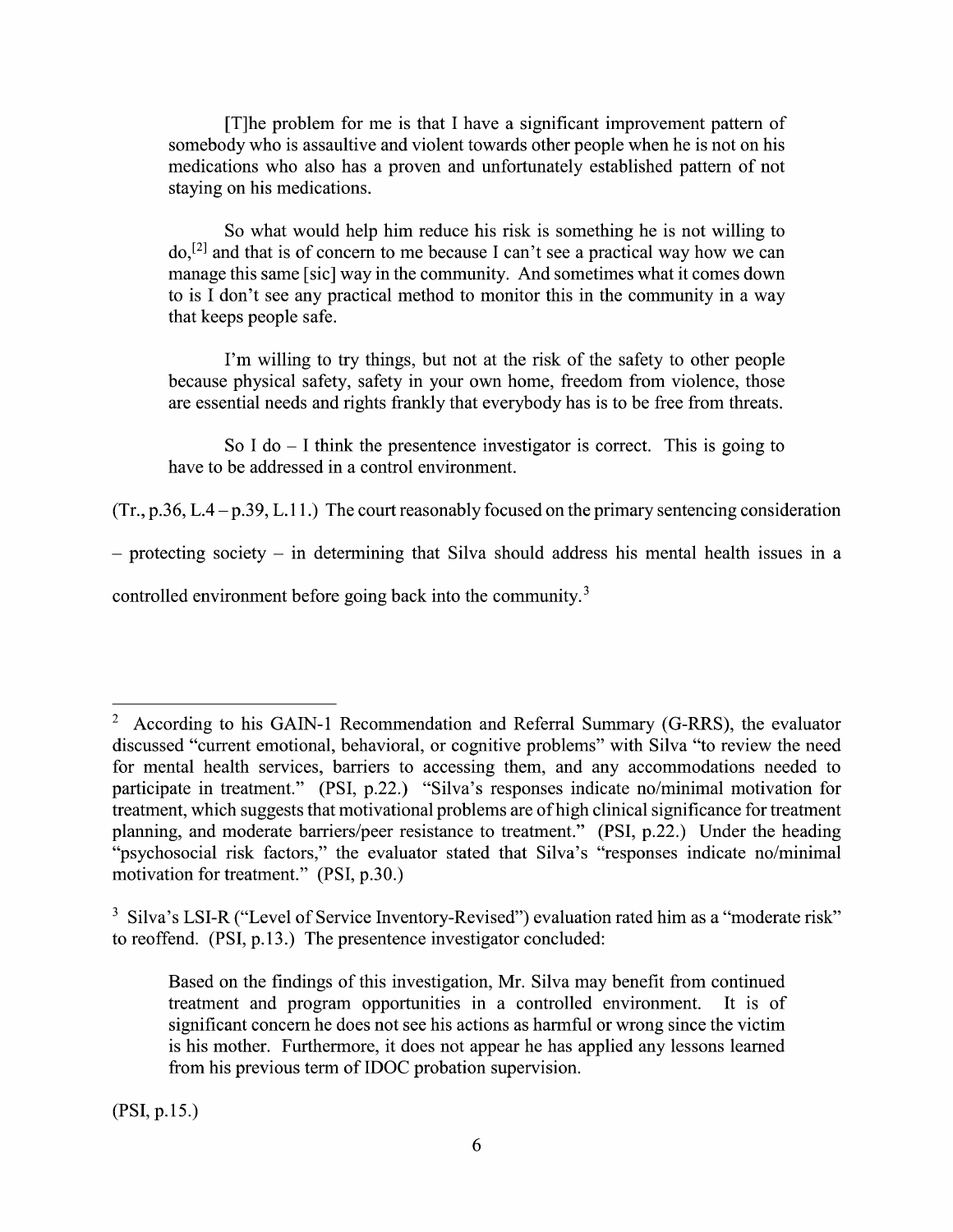The district court considered the nature of Silva's crime. The court explained that Silva ignored his mother's request that he not g0 to her house, but instead, "he comes over, and he throws brick through the door and comes in. She flees out the back because she's afraid and, based 0n the description of the police officer, she's shaking and crying. She is genuinely afraid, and he trashes her stuff for no particular reason." (Tr., p.36, L.22 – p.37, L.4.)

The court also explained that Silva's "attitude about the offense is troubling because he is basically saying, well, it's the house he grew up in, so it's his house too. But he's not free as an adult to enter into his parents' homes without their invitation." (Tr., p.36, Ls.15-19.) By attempting to minimize the seriousness of his crime, Silva undercut the mitigating effect his statements of responsibility and remorse may have otherwise had. Silva's argument that he "was not out burglarizing random houses; rather, this was an isolated family incident that did not indicate that Mr. Silva was dangerous to the community" (Appellant's brief, p.4) is not well-taken. It implies that family members  $-$  such as Silva's mother and/or his six-month old daughter  $-$  are not part of the "community" that merits protection. Such an exception is not supported in law or reason.

Finally, Silva had the general support of his mother at the time of the sentencing hearing. However, she was not willing to have in-person contact with him, as the state sought, presumably at her request, a no-contact order "for the maximum time possible," with the caveat that she "would welcome written contact and/or telephone contact." (Tr., p.21, Ls. 9-13.) Silva's father said that he "loves and supports his son," but if he is not 0n his medication, he does not want to be around him. (PSI, p.7.) No relevant information was gleaned from Silva's siblings. (Id.) Certainly, the general support of Silva's parents is a positive factor. However, their support does not override